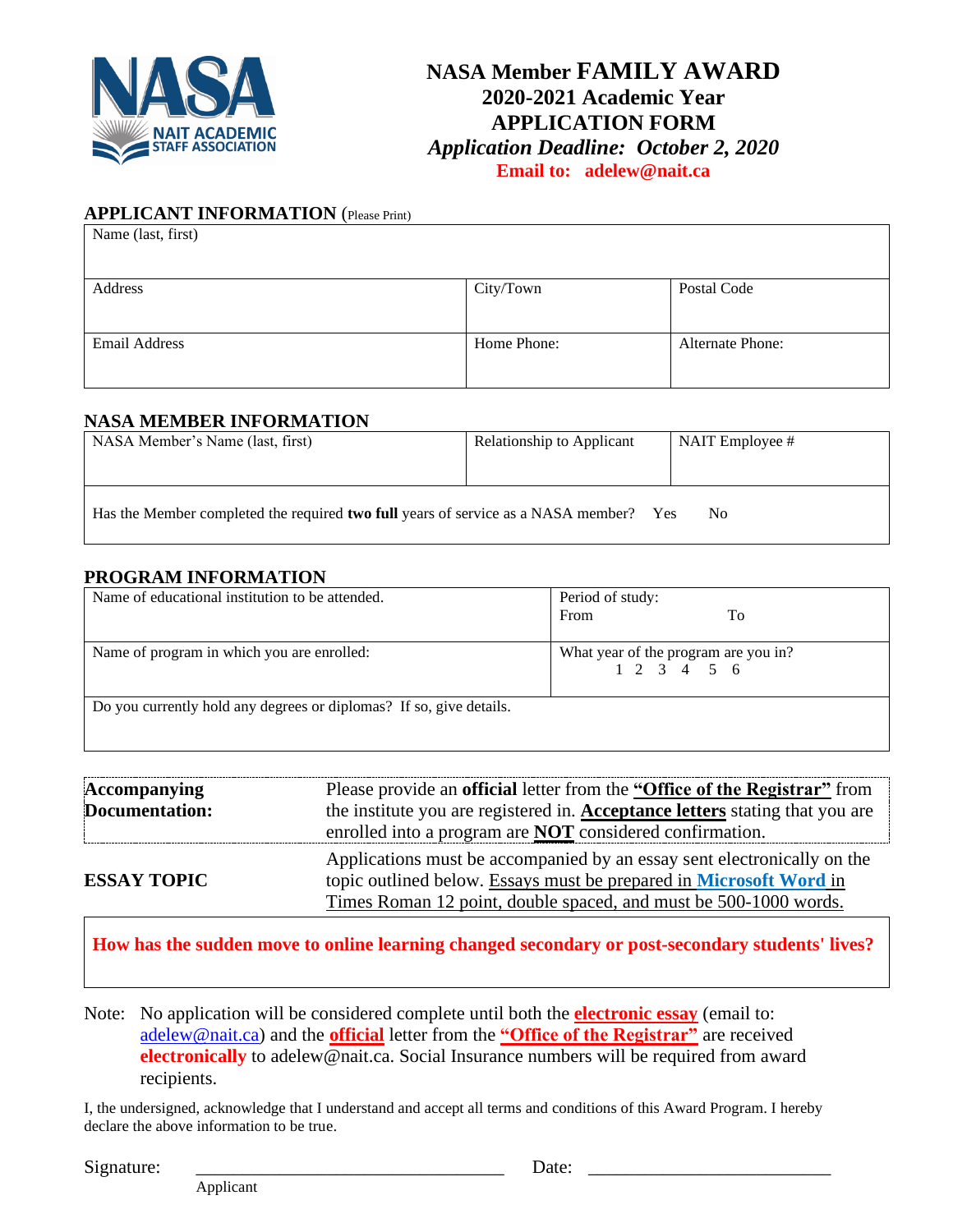# **ESSAY GRADING SHEET - NASA FAMILY MEMBER AWARD**

**Identification Number \_\_\_\_\_\_\_\_\_\_\_\_\_\_\_\_\_\_\_\_\_\_\_\_\_\_\_\_ Date \_\_\_\_\_\_\_\_\_\_\_\_\_\_\_\_\_\_\_\_\_\_\_\_\_\_\_**

|                | <b>Writing Quality - /4</b>                                                                                                                                                                                                                                                                                 | <b>Writing</b><br>Quality        |
|----------------|-------------------------------------------------------------------------------------------------------------------------------------------------------------------------------------------------------------------------------------------------------------------------------------------------------------|----------------------------------|
| $\overline{4}$ | The paper is free of spelling, grammatical, punctuation and referencing errors.                                                                                                                                                                                                                             |                                  |
| 3              | The paper has up to three (3) spelling, grammatical, punctuation and referencing errors.                                                                                                                                                                                                                    |                                  |
| $\overline{2}$ | The paper has up to five (5) spelling, grammatical, punctuation and referencing errors.                                                                                                                                                                                                                     |                                  |
| 1              | The paper has up to ten (10) spelling, grammatical, punctuation and referencing errors.                                                                                                                                                                                                                     |                                  |
| $\overline{0}$ | The paper has more than ten (10) spelling, grammatical, punctuation and referencing errors.                                                                                                                                                                                                                 |                                  |
|                | <b>Essay Structure - /4</b>                                                                                                                                                                                                                                                                                 | <b>Essay</b><br><b>Structure</b> |
|                | Introduction - /2                                                                                                                                                                                                                                                                                           |                                  |
| $\overline{2}$ | The introduction clearly names the topic of the essay and outlines the main points to be<br>discussed. The introductory paragraph has an attention grabber that is appropriate for the topic.<br>This could be a strong statement, a relevant quotation, statistic, or question addressed to the<br>reader. |                                  |
| 1.5            | The introduction clearly names the topic of the essay and outlines some of the points discussed in<br>the body of the essay. The introductory paragraph has an attention grabber, but it is weak.                                                                                                           |                                  |
| $\mathbf{1}$   | The introduction names the topic of the essay and provides few details of what is to be discussed<br>in the body of the essay. The introductory paragraph does not provide an attention grabber.                                                                                                            |                                  |
| $.5\,$         | The introduction fails to name the topic of the essay and/or it provides few details of what is to be<br>discussed in the body of the essay.                                                                                                                                                                |                                  |
| $\mathbf{0}$   | The introduction is not clear or interesting and it is not relevant to the topic $OR$ there is no<br>introductory paragraph.                                                                                                                                                                                |                                  |
|                | Conclusion - /2                                                                                                                                                                                                                                                                                             |                                  |
| $\mathbf{2}$   | The conclusion is strong and leaves the reader with a solid understanding of the writer's position.                                                                                                                                                                                                         |                                  |
| 1.5            | The conclusion supports what the writer has said in the body of the essay and sums up the main<br>points of the essay.                                                                                                                                                                                      |                                  |
| $\mathbf{1}$   | The conclusion is a good summary of the essay.                                                                                                                                                                                                                                                              |                                  |
| .5             | The conclusion is repetitive of what the author has already said and uses much the same phrasing                                                                                                                                                                                                            |                                  |
| $\overline{0}$ | as was used in the body of the essay.<br>The conclusion is extremely weak and does not support the reader's understanding of the writer's                                                                                                                                                                   |                                  |
|                | position OR there is no concluding paragraph.                                                                                                                                                                                                                                                               |                                  |
| Content - /8   |                                                                                                                                                                                                                                                                                                             | Content                          |
| 8              | The information presented clearly relates to the topic of the essay. It includes relevant supporting<br>details and/or examples to support the reader in understanding the writer's intent.                                                                                                                 |                                  |
| 6              | The information presented clearly relates to the topic of the essay. It includes some supporting<br>details and/or examples to support the reader in understanding the writer's intent.                                                                                                                     |                                  |
| $\overline{4}$ | The information presented relates to the topic of the essay. It is scattered with some relevant<br>supporting details and/or examples to support the reader in understanding the writer's intent.                                                                                                           |                                  |
| 2              | The information presented relates to the topic of the essay, but it does not include relevant<br>supporting details and/or examples to support the reader in understanding the writer's intent.                                                                                                             |                                  |
| $\mathbf{0}$   | The information presented has little or nothing to do with the topic of the essay.                                                                                                                                                                                                                          |                                  |
| Style - $/2$   |                                                                                                                                                                                                                                                                                                             | <b>Style</b>                     |
| $\overline{2}$ | The essay takes an original and thought-provoking approach.                                                                                                                                                                                                                                                 |                                  |
| $\mathbf{1}$   | The essay takes an interesting and logical approach.                                                                                                                                                                                                                                                        |                                  |
| $\mathbf{0}$   | The essay takes a typical and predictable approach.                                                                                                                                                                                                                                                         |                                  |
|                | <b>Total Marks</b>                                                                                                                                                                                                                                                                                          | /18                              |